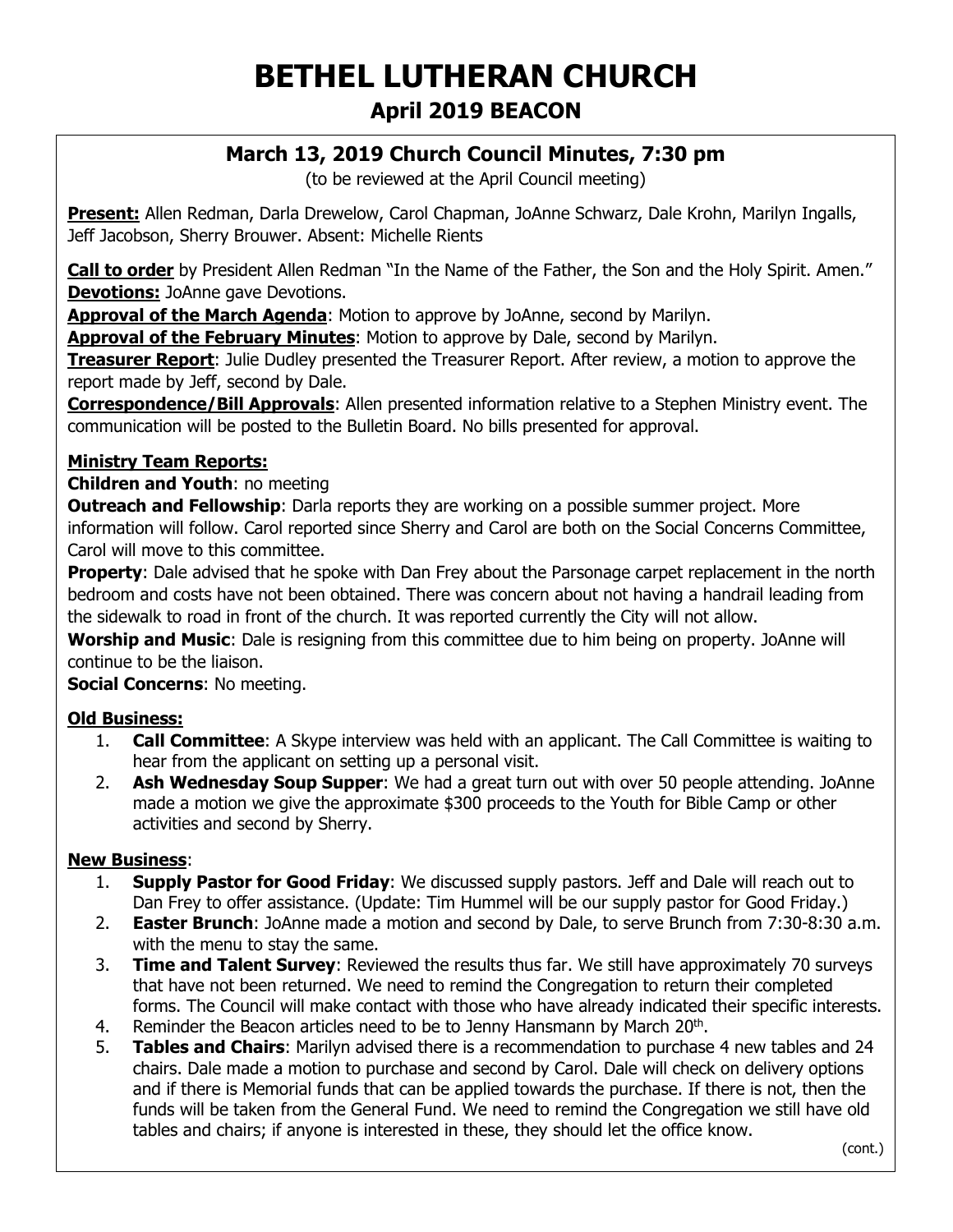#### **March 13, 2019 Church Council Minutes (cont.)**

- 6. **Texting/Weather Cancellations**: We recently did have to cancel Sunday Services due to severe weather. Because it was last minute, the Council attempted to make contact with their personal contacts they had available along with the office sending an e-mail. We discussed using the app "Mobile Mix" for this Congregational-wide option that would be used for urgent notifications. Jeff will get more information and we all agreed this option needs to be initiated ASAP.
- 7. We discussed the need for more **home, hospital and care center visits**, along with adding and removing loved ones from the prayer chain, etc. A reminder to everyone to call the office when your family is in need of prayers as well as when they have recovered and can be possibly removed from the prayer chain. Discussion ensued that unless the immediate family specifically gives their approval, we cannot initiate the prayer chain, nor publicize it in the bulletin and/or Beacon.

Motion to adjourn by Dale, second by Marilyn Closing Prayer/The Lord's Prayer

**Communion Assistants: March:** Carol Chapman/Dale Krohn; **April:** Allen Redman, Sherry Brouwer

Submitted by Carol Chapman, Recording Secretary

## **April Birthdays**

- 1 April Schrage
- 2 Pam Jacobson
- 5 Roger Renken
- 6 Joyce Hoffman
- 16 Julie Dudley
- 16 Chelsie Luhring
- 21 Irene Senne
- 22 Sharleen Hubbard
- 23 Larry Chapman
- 28 Pam Dohrn
- 29 Rebecca Simmons

## **April Anniversaries**

- 12 Darwin & Peggy Miller (50)
- 26 Jeremy & Brooke Paulson (11)

## **Ministry Teams**

Plan to gather in the sanctuary on **Wednesday,**  April 3<sup>rd</sup> at 7:30 pm for a short opening before splitting into individual teams with a Council Liaison.

## **"The Story" Schedule**

(Anyone can join at any time, books are available for purchase for \$9)

> April  $7<sup>th</sup>$  Chapter 21, Rebuilding the Walls April  $14<sup>th</sup>$  Chapter 22, The Birth of the King April 21st No Class April 28<sup>th</sup> Chapter 23, Jesus' Ministry Begins

## **Call Committee Update**

The Call Committee would like to ask everyone to continue to pray for not only our congregation in its search, but also the Pastors that are searching for a Call. In both cases, it is a huge step being taken and we pray with the Lord's guidance, the outcome will be best for everyone.

To update you where we are with our process, we have been in contact with a very gifted Pastor and are waiting patiently to see if he is interested in visiting us for an in-person interview. We have had a video interview with him earlier that we felt went very well.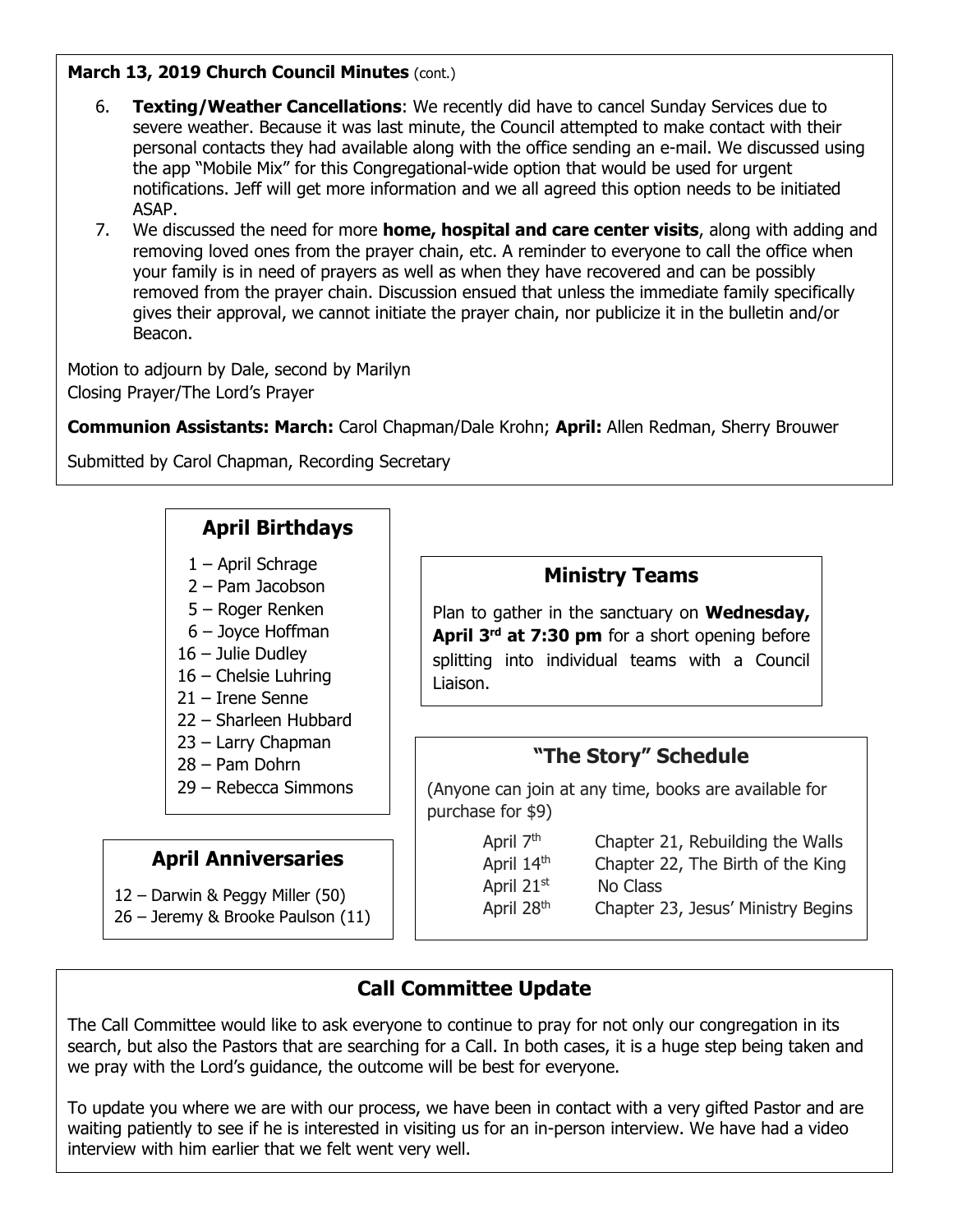#### **Worship Assistant Schedule for April--Worship Service 9:00 am**

|                                       | <b>April 7</b>                        | <b>April 14</b>                   | <b>April 18</b><br><b>Maundy Thursday</b> | April 19<br><b>Good Friday</b> | <b>April 21</b><br><b>Easter</b>      | <b>April 28</b>        |  |  |
|---------------------------------------|---------------------------------------|-----------------------------------|-------------------------------------------|--------------------------------|---------------------------------------|------------------------|--|--|
| <b>USHERS</b>                         | Lee & Michelle<br><b>Rients</b>       | Dennis &<br><b>Bonnie Gerloff</b> |                                           |                                | Dennis & Bonnie<br>Gerloff            | Jim & Eileen<br>Lupkes |  |  |
| ORGANISTS/PIANISTS                    | Janet Mennen/Sharleen Hubbard         |                                   |                                           |                                |                                       |                        |  |  |
| <b>ALTAR GUILD</b>                    | Carol Chapman/Bonnie Gerloff          |                                   |                                           |                                |                                       |                        |  |  |
| <b>GREETERS</b>                       | Greg Carolus                          | Jim & Eileen<br>Lupkes            |                                           |                                | Randy & Connie<br>Luhring & Cameron   | Bruce & Cindy<br>Simon |  |  |
| <b>LECTORS</b>                        | Beth Van Lengen                       | Diane Buss                        |                                           |                                | Candy Krohn                           | Dave Hubbard           |  |  |
| <b>LITURGISTS</b>                     | <b>Bonnie Gerloff</b>                 |                                   |                                           |                                | Dale Krohn                            | Sharleen Hubbard       |  |  |
| <b>ACOLYTES</b>                       | Gavin Bernard                         | Evan Palmer                       | Evan Palmer                               |                                | Corryn Mann                           | Ava Mann               |  |  |
| <b>COMMUNION</b><br><b>ASSISTANTS</b> | <b>Sherry Brouwer</b><br>Allen Redman |                                   | Sherry Brouwer<br>Allen Redman            |                                | <b>Sherry Brouwer</b><br>Allen Redman |                        |  |  |
| <b>COFFEE FELLOWSHIP</b>              | Dan & Kay Frey                        | Dan & Kay Frey                    |                                           |                                | Carol Warneka                         |                        |  |  |

#### **March Summary of Attendance and Financial Contributions**

|                                        | <b>Attendance</b> | <b>Bene./Mission</b> | <b>Current</b> | <b>Building Maintenance</b> |
|----------------------------------------|-------------------|----------------------|----------------|-----------------------------|
| <b>Sunday, March 3</b>                 | 69                | \$370.24             | \$4,161.73     | \$0.00                      |
| Wed., March 6, Sun., March 10, am & pm | 36/35/35          | \$136.20             | \$2,510.93     | \$0.00                      |
| Sunday, March 17, am & pm              | 76/32             | \$190.33             | \$2,345.02     | \$0.00                      |
| Sunday, March 24, am & pm              | 63/26             | \$119.00             | \$1,766.05     | \$0.00                      |
| <b>January 1-March 24, 2019</b>        |                   | \$1,744.29           | \$23,233.79    | \$0.00                      |

## **Organized Prayer for Bethel Families**

**Week of April 7** – Kyle & Mary Rice, Kolbi & Kassi; Sandi Shepard; Mark & Marilyn Buss; Greg Carolus & Blake; Sam & Ami Cordes, Clair

**Week of April 14** – Shirley Cassady; Larry & Carol Chapman: Leah Ingalls, Morgan; Jason Uhlenhopp

**Week of April 21** – Sharon Knudson; Matt & April Kressley, Jaxon, Derek, Bryer, Cayden; Dale & Candy Krohn; Jeff & Angie Church, Zach; James & Sara Deike, Logan & Claire

**Week of April 28** – Bruce & Cindy Simon; Kyle Simon; Aaron & Lori Simon, Jack & Max; Dale & Jan Stearns; Michelle Stearns

Email: bethelparkersburg@gmail.com Website: www.bethelparkersburg.org 'Like' & 'Follow' us on Facebook